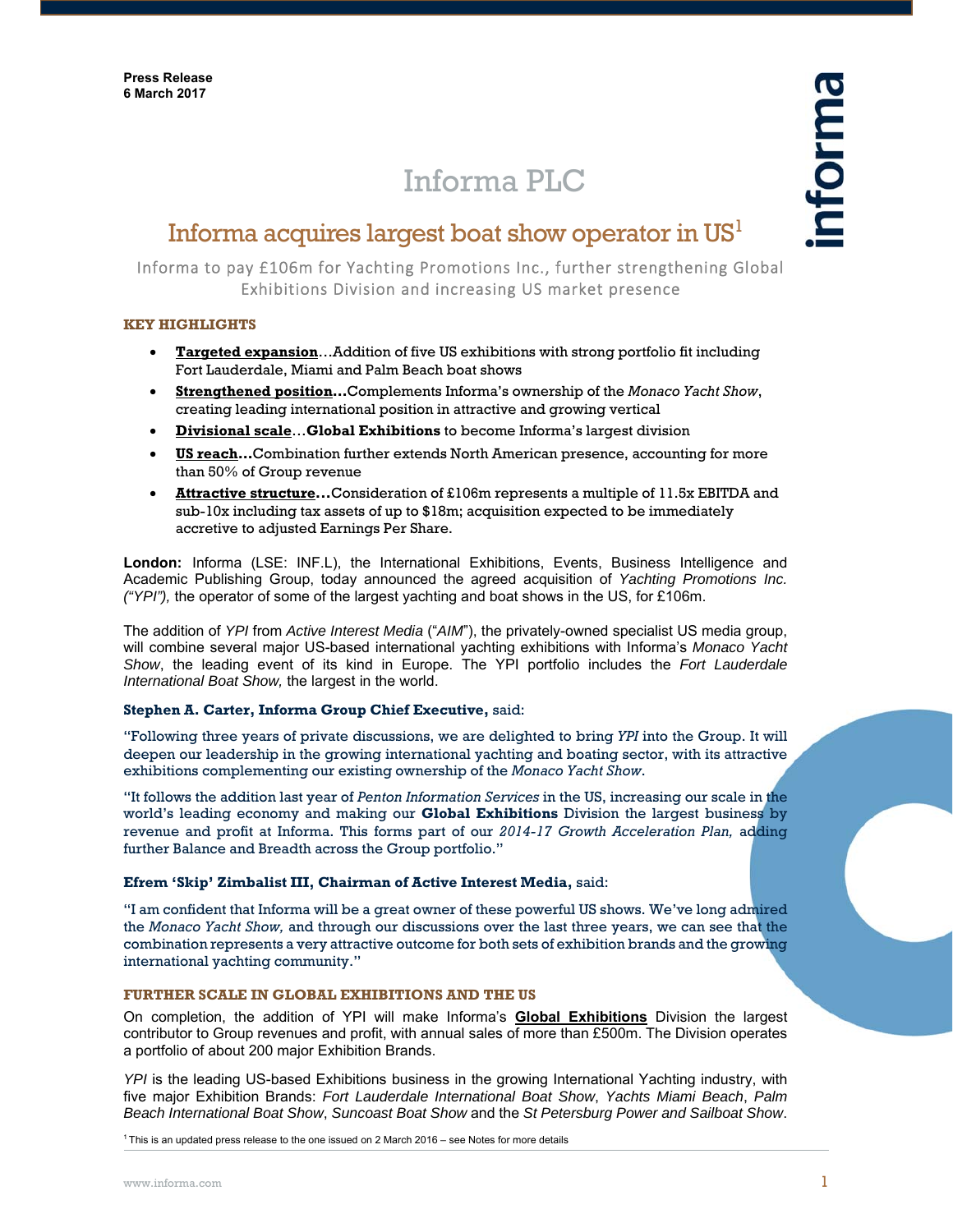The *Fort Lauderdale International Boat Show* attracts 100,000 attendees, 820 exhibitors and more than 1,200 boats annually each November. Established in 1959, its successful track record over several decades underlines its enduring Brand strength and the high barriers to entry for in-water boat shows due to the significant logistics expertise and local permits required to run them effectively.

*YPI's* focus on International Yachting events in the US is highly complementary to Informa's leading position in Europe through *the Monaco Yacht Show*. The combination will create a scale player in this attractive and growing vertical, extending Informa's relationship with leading yacht brokers and builders, and providing good opportunities for cross-promotion and enhanced customer relationships across platforms and geographies.

The addition also further increases Informa's scale in the US, where the Group has been buying and building a position over recent years through a combination of organic investment and a series of targeted acquisitions in verticals including **Construction & Real Estate** (*Hanley Wood Exhibitions*, *WWETT*), **Natural Products** (*Virgo, Penton*), **Agriculture** (*Penton*), **Life Sciences** (*FIME*) and **Pop Culture** (*Orlando MegaCon, Dallas Comicon*).

The *YPI* combination forms part of the *2014-17 Growth Acceleration Plan*, in which Informa has focused on building scale in a number of attractive and growing and increasingly international industry verticals, which enhance customer relationships, revenue mix, growth potential and predictability of earnings.

Following the addition of *YPI*, on a pro-forma basis the US is expected to represent more than 50% of Group revenues and also over half of the **Global Exhibitions** Division.

#### **FINANCIAL IMPACT OF THE ADDITION**

*YPI* has a consistent track record of growth in revenue and adjusted operating profit over recent years, reflecting the strength of its Brands and attractive growth in the International Yachting industry.

The combination follows exclusive talks with *Wind Point Partners*, the private equity group behind *Active Interest Media* (*AIM*), the parent company of *YPI*. *AIM* is a US based specialist/enthusiast diversified media Group.

Under the terms of the combination, Informa will acquire 100% control of AIM's Yacht Exhibitions business while retaining a long-term cross-marketing agreement with the parent company, replicating the structure adopted when Informa acquired *Hanley Wood Exhibitions* in 2014.

The cash consideration for 100% of the equity of *YPI* is \$133m (£106m), including \$5m which is subject to the business meeting performance and operating targets. Based on its results in the 12 months ended 31 December 2016, this represents a trailing acquisition multiple of 11.5 times EBITDA. The business also brings with it between \$40m and \$50m of net operating losses that are deductible for US tax purposes over a number of years, equating to a net present value of between \$15m and \$18m. The full inclusion of these tax assets implies a multiple of just under 10 times EBITDA.

Four of *YPI's* five major events are yet to run in 2017. While management has plans to invest in the business to reap the full benefits of scale and make the most of its strengthened position in the International Yachting vertical, the transaction is expected to be immediately enhancing to adjusted Earnings Per Share. It is also expected to generate a post-tax return on investment ahead of Informa's weighted average cost of capital within three years of ownership.

The consideration will be funded through existing debt facilities. It is anticipated that the Group's net debt to EBITDA ratio will be around 2.6 times immediately following completion, falling within the Group's target range of 2.0 times to 2.5 times by the end of 2017.

Completion is expected by early March.

On 6 March, Informa will announce full-year results for the 12-month period ending 31 December 2016.

| <b>ENOUIRIES</b>                                    |                      |  |
|-----------------------------------------------------|----------------------|--|
| Informa PLC                                         |                      |  |
| Stephen A. Carter, Group Chief Executive            | +44 (0) 20 7017 5771 |  |
| Gareth Wright, Group Finance Director               | +44 (0) 20 7017 7096 |  |
| Richard Menzies-Gow, Director of Investor Relations | +44 (0) 20 3377 3445 |  |
| <b>Teneo Strategy</b>                               |                      |  |
| Tim Burt / Ben Ullmann                              | +44 (0) 20 7240 2486 |  |